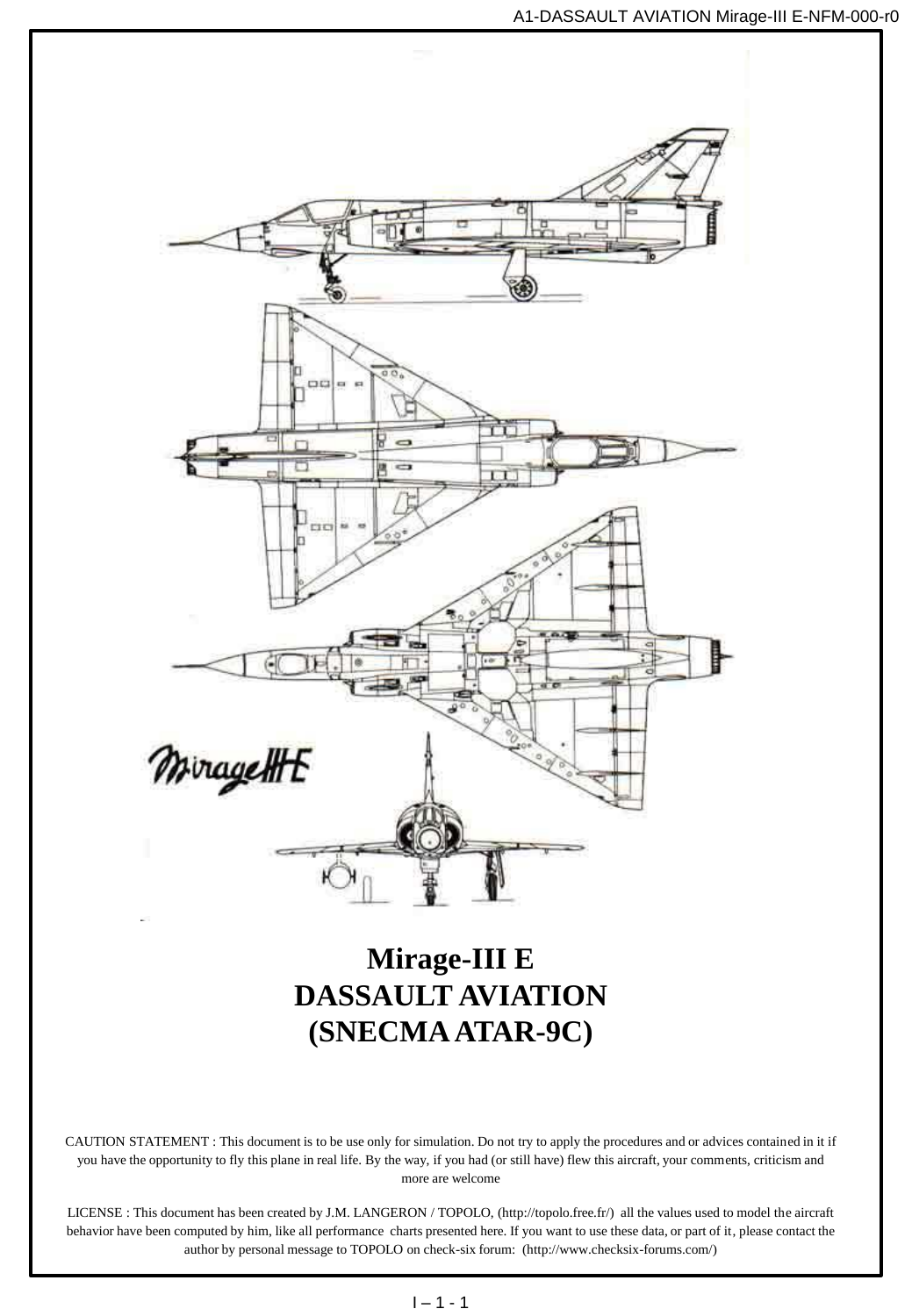# Level Flight Envelope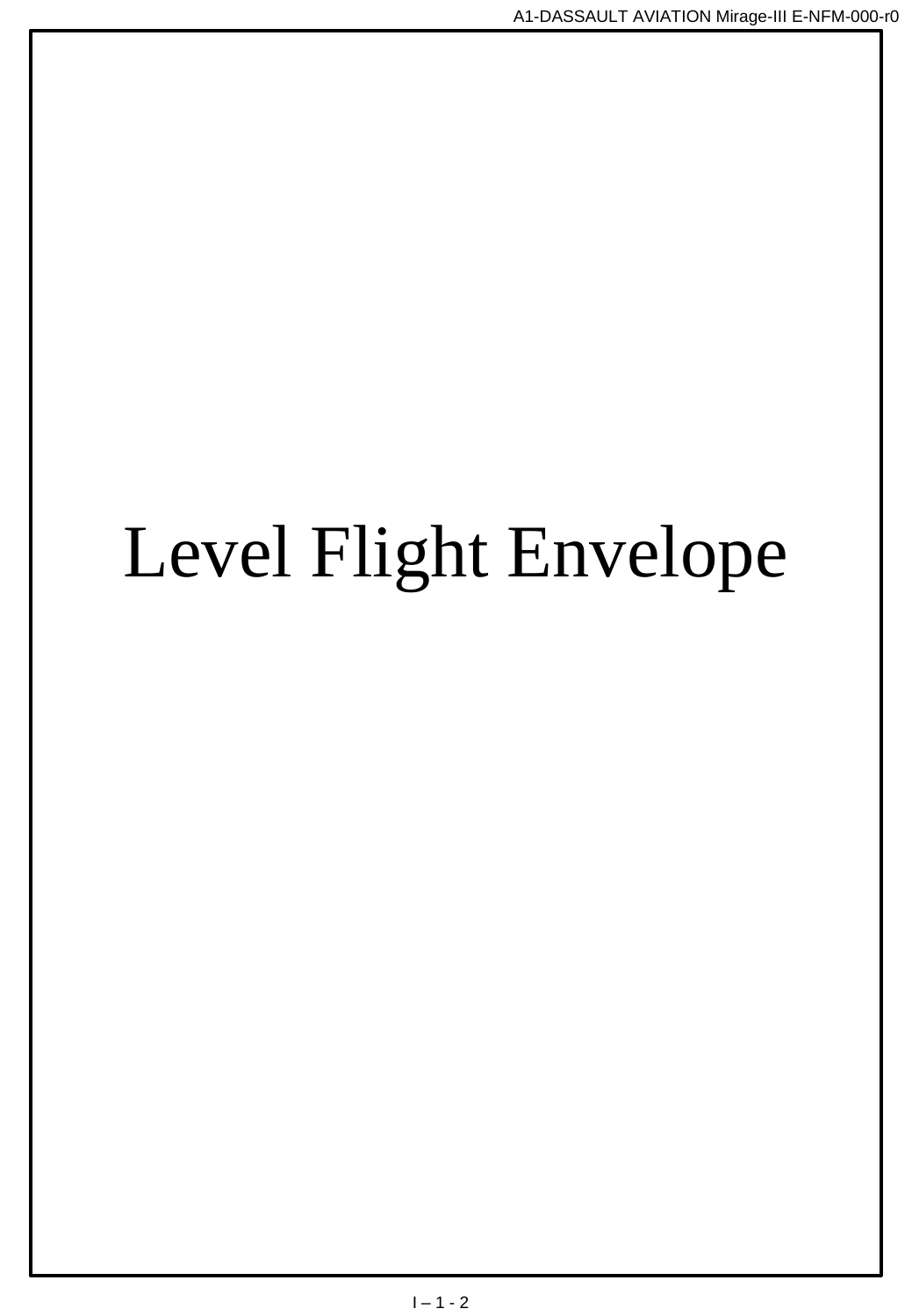## *Level Flight Envelope*

**DATA BASIS : ESTIMATED CONDITIONS:** •**Standard Day** •**Max AB**

**Aircraft : Mirage-III E Engine :SNECMA ATAR-9C**



•**MILL Power**

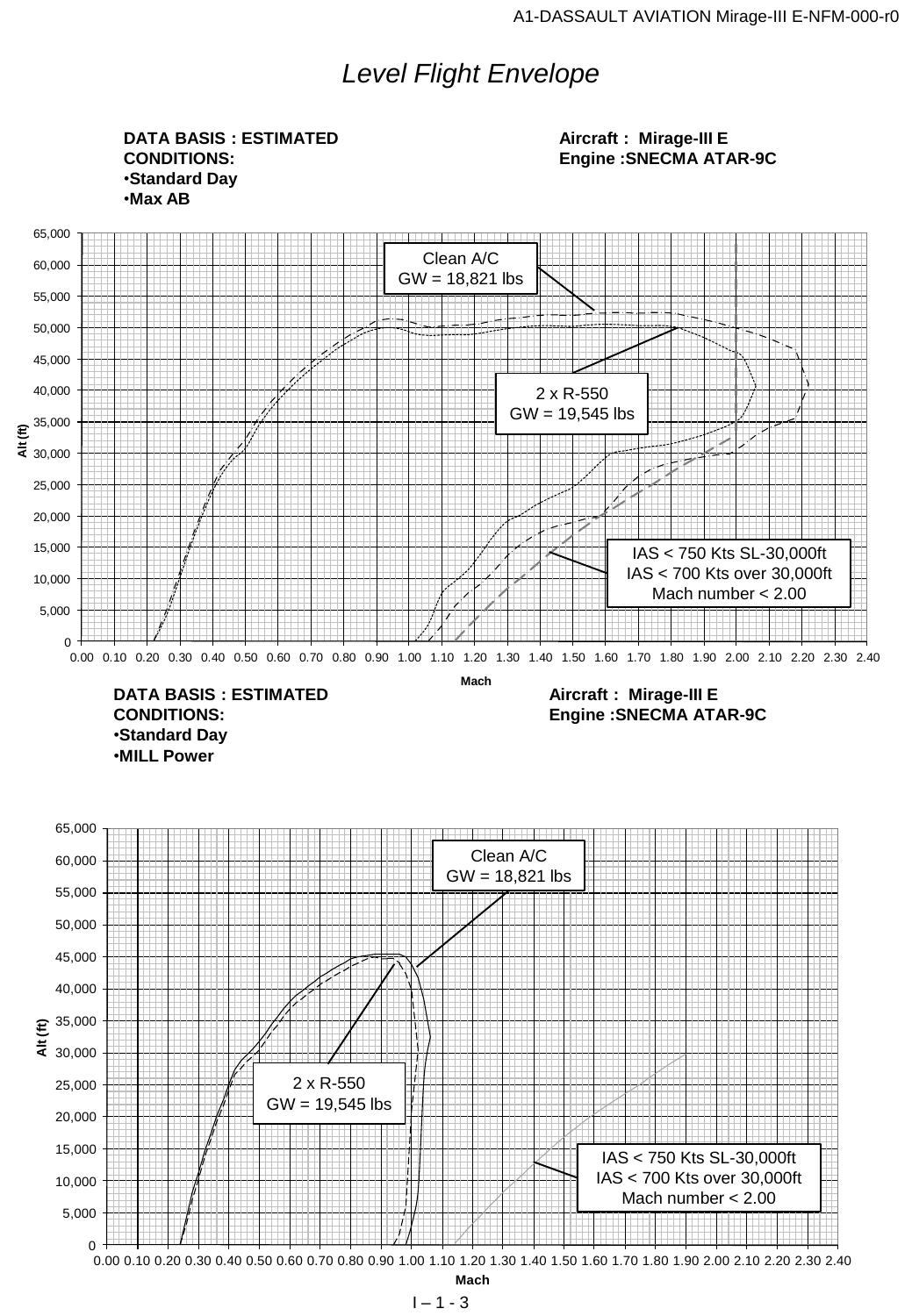## Turn Performance

**Aircraft : Mirage-III E Engine :SNECMA ATAR-9C**

**CONFIGURATIONS :** •**DRAG INDEX = 20 (2xR-550)** •**50% internal fuel** •**GW= 19,545 lbs / 8,850 Kg**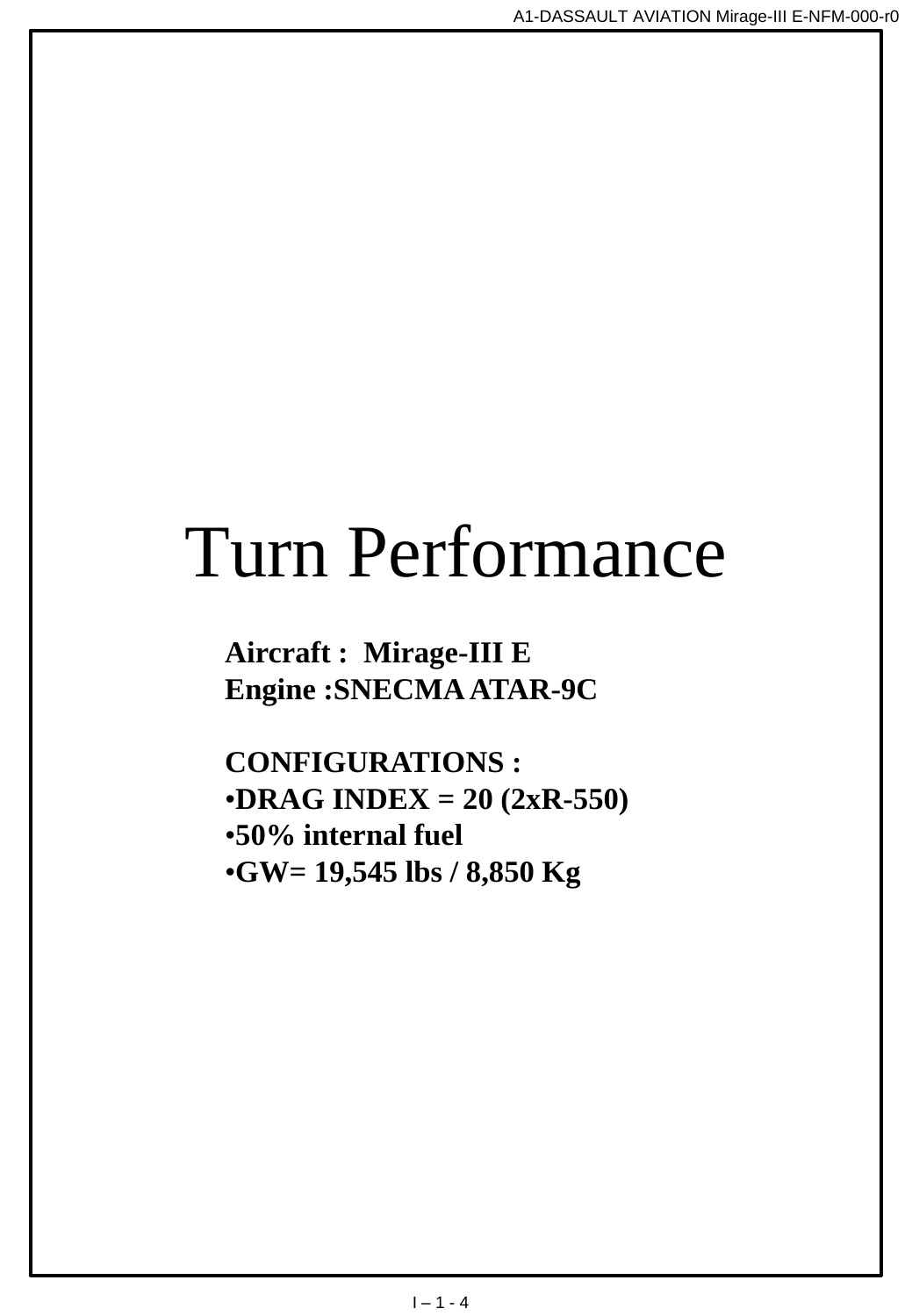## *Turn Rate – Summary*

#### **DATA BASIS : ESTIMATED**

#### **Aircraft : Mirage-III E Engine :SNECMA ATAR-9C**

**CONFIGURATIONS :** •**DRAG INDEX = 20 (2xR-550)** •**GW=19,545lbs**



#### **Maximum Available Turn Rate**

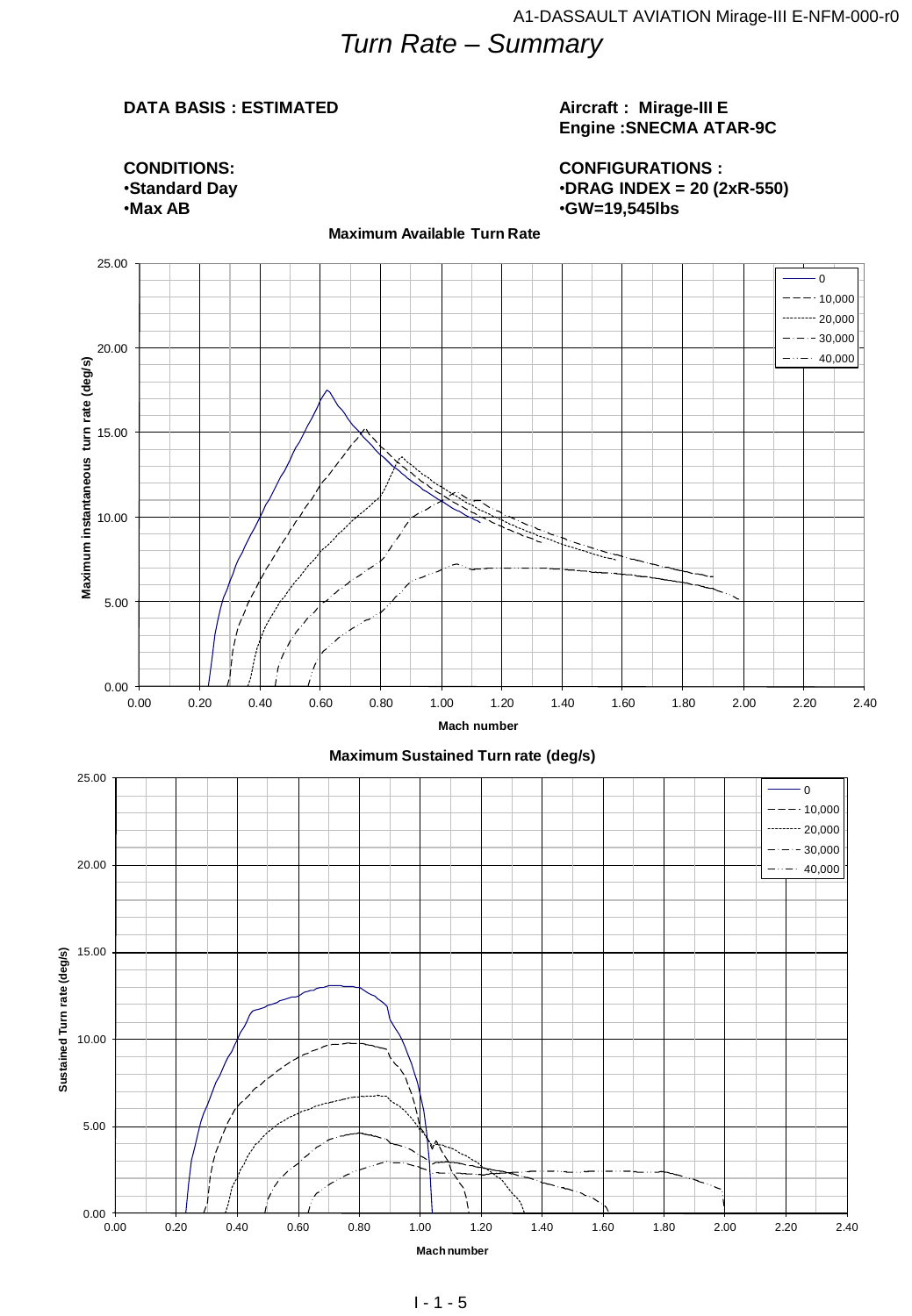*Load Factor – Summary* 

#### **DATA BASIS : ESTIMATED**

#### **Aircraft : Mirage-III E Engine :SNECMA ATAR-9C**

**CONDITIONS:** •**Standard Day** •**Max AB**

**CONFIGURATIONS :** •**DRAG INDEX = 20 (2xR-550)** •**GW=19,545lbs**



**Maximum Sustained Load Factor (Ng)** 

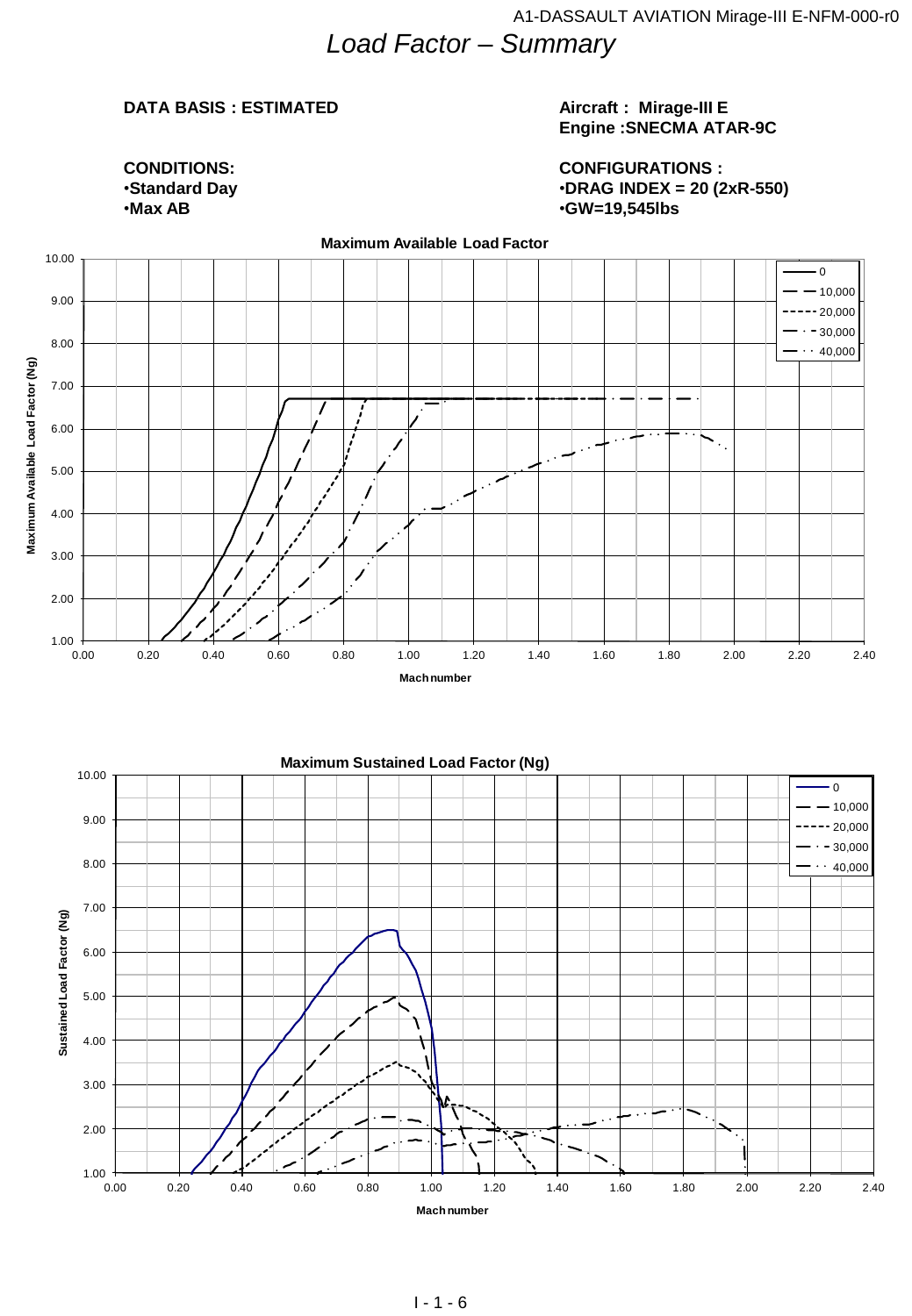## *Turn Performance – Sea Level*

#### **DATA BASIS : ESTIMATED**

**Aircraft : Mirage-III E Engine :SNECMA ATAR-9C**

**CONFIGURATIONS :** •**DRAG INDEX = 20 (2xR-550)** •**GW=19,545lbs**

**CONDITIONS:** •**Standard Day** •**Max AB**

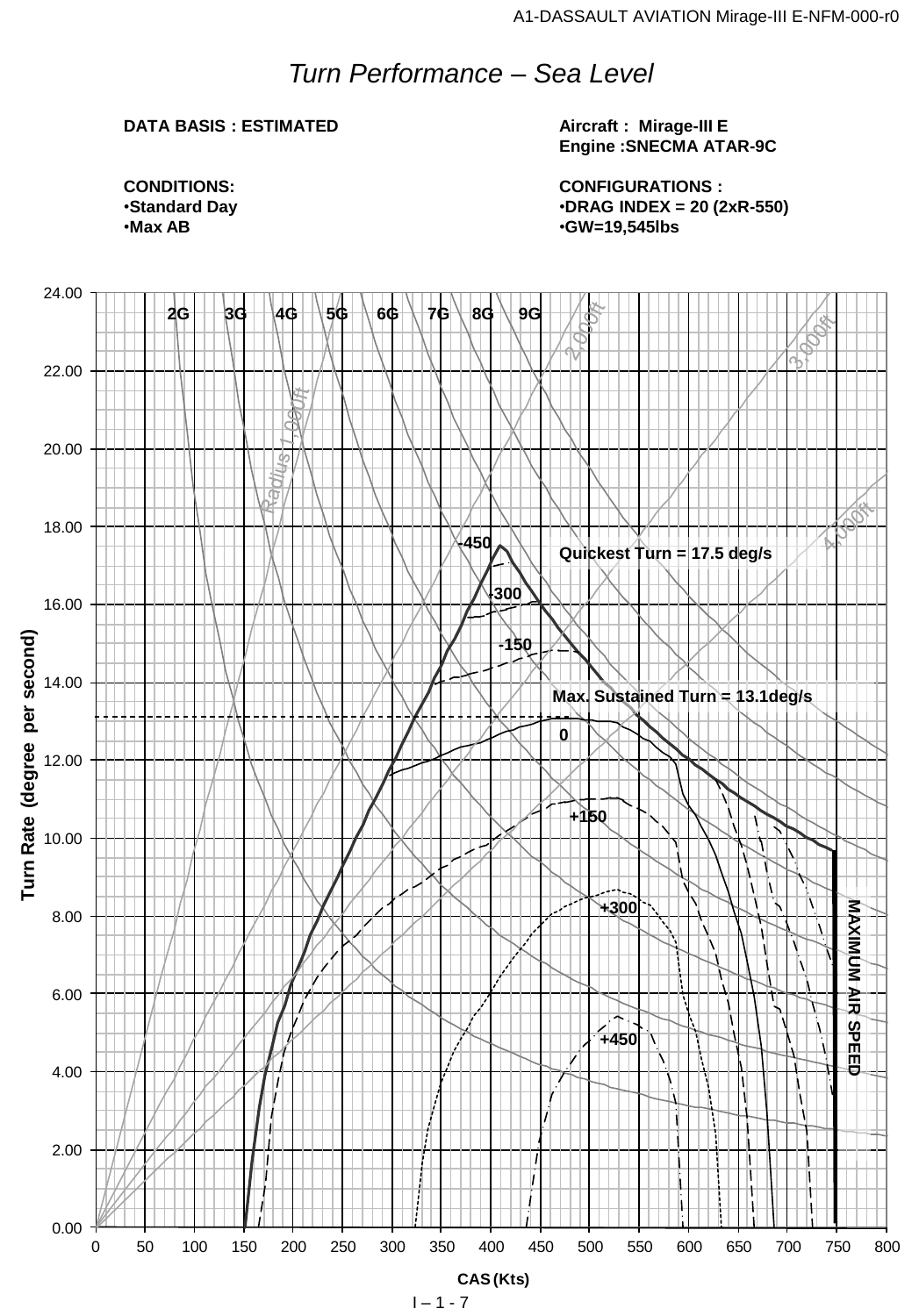## *Turn Performance – 5,000 ft*

#### **DATA BASIS : ESTIMATED**

#### **Aircraft : Mirage-III E Engine :SNECMA ATAR-9C**

**CONFIGURATIONS :** •**DRAG INDEX = 20 (2xR-550)** •**GW=19,545lbs**

**CONDITIONS:** •**Standard Day** •**Max AB**

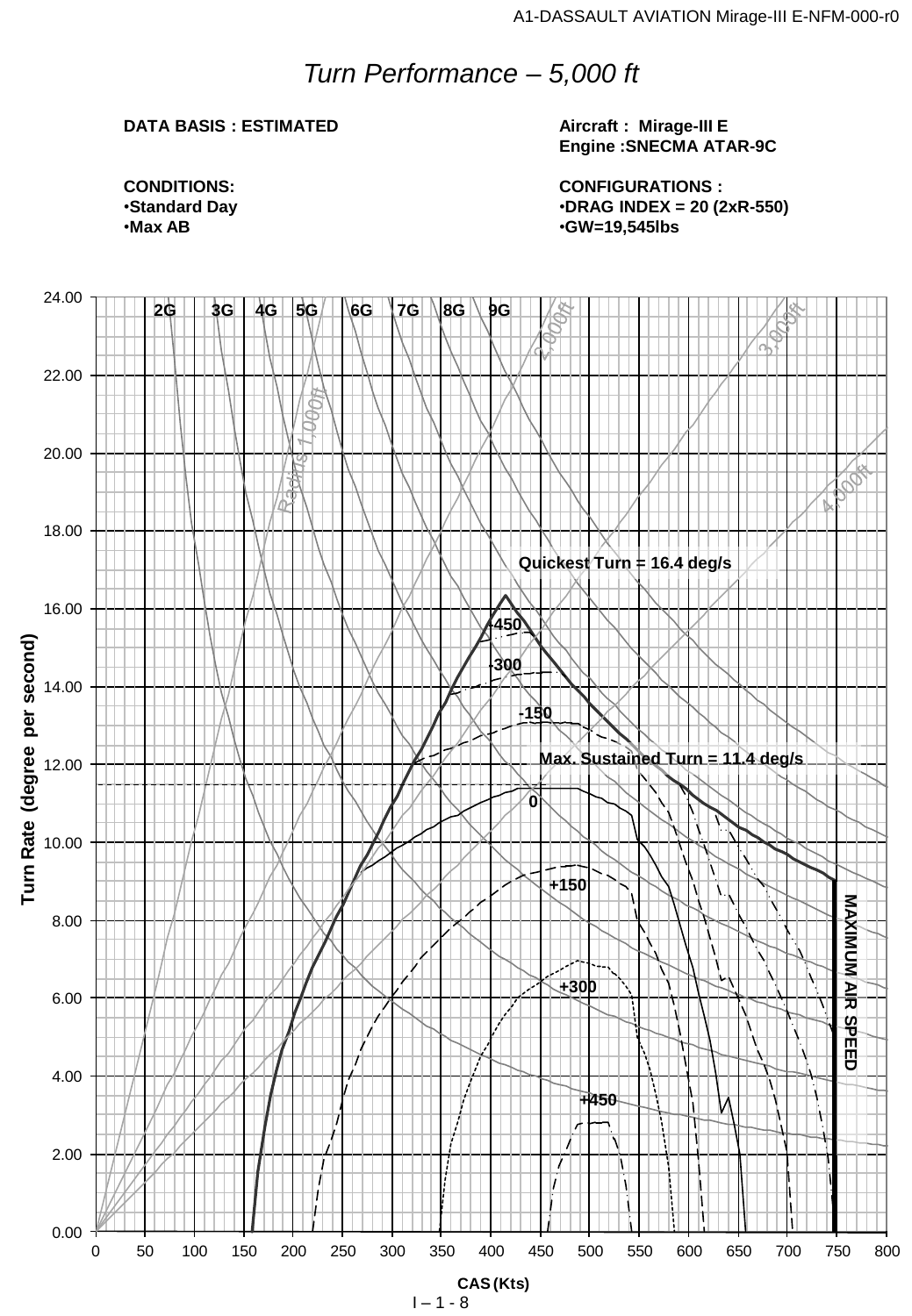## *Turn Performance – 10,000 ft*

#### **DATA BASIS : ESTIMATED**

**Aircraft : Mirage-III E Engine :SNECMA ATAR-9C**

**CONFIGURATIONS :** •**DRAG INDEX = 20 (2xR-550)** •**GW=19,545lbs**

**CONDITIONS:** •**Standard Day** •**Max AB**

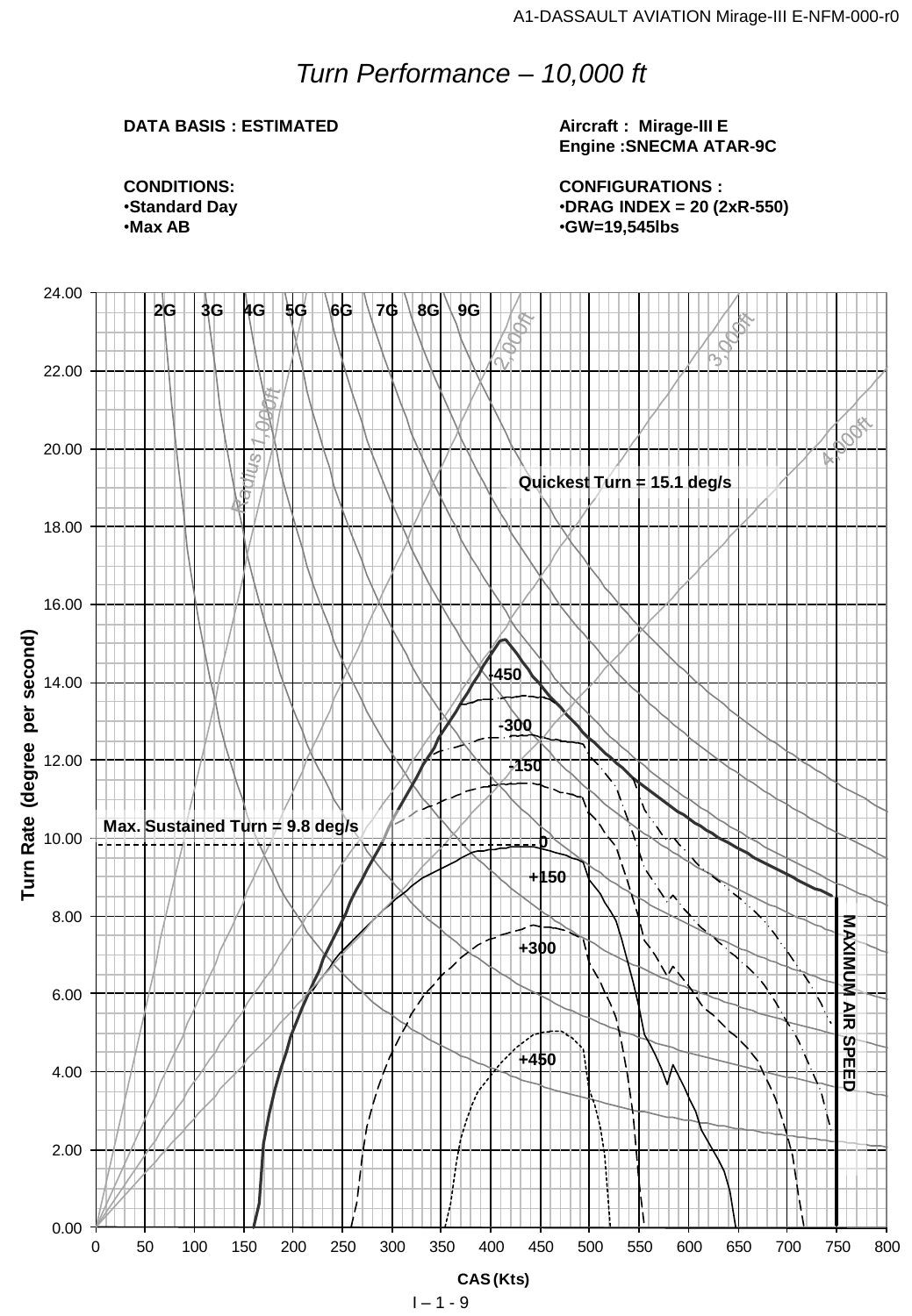## *Turn Performance – 15,000 ft*

#### **DATA BASIS : ESTIMATED**

#### **Aircraft : Mirage-III E Engine :SNECMA ATAR-9C**

**CONFIGURATIONS :** •**DRAG INDEX = 20 (2xR-550)** •**GW=19,545lbs**

**CONDITIONS:** •**Standard Day** •**Max AB**

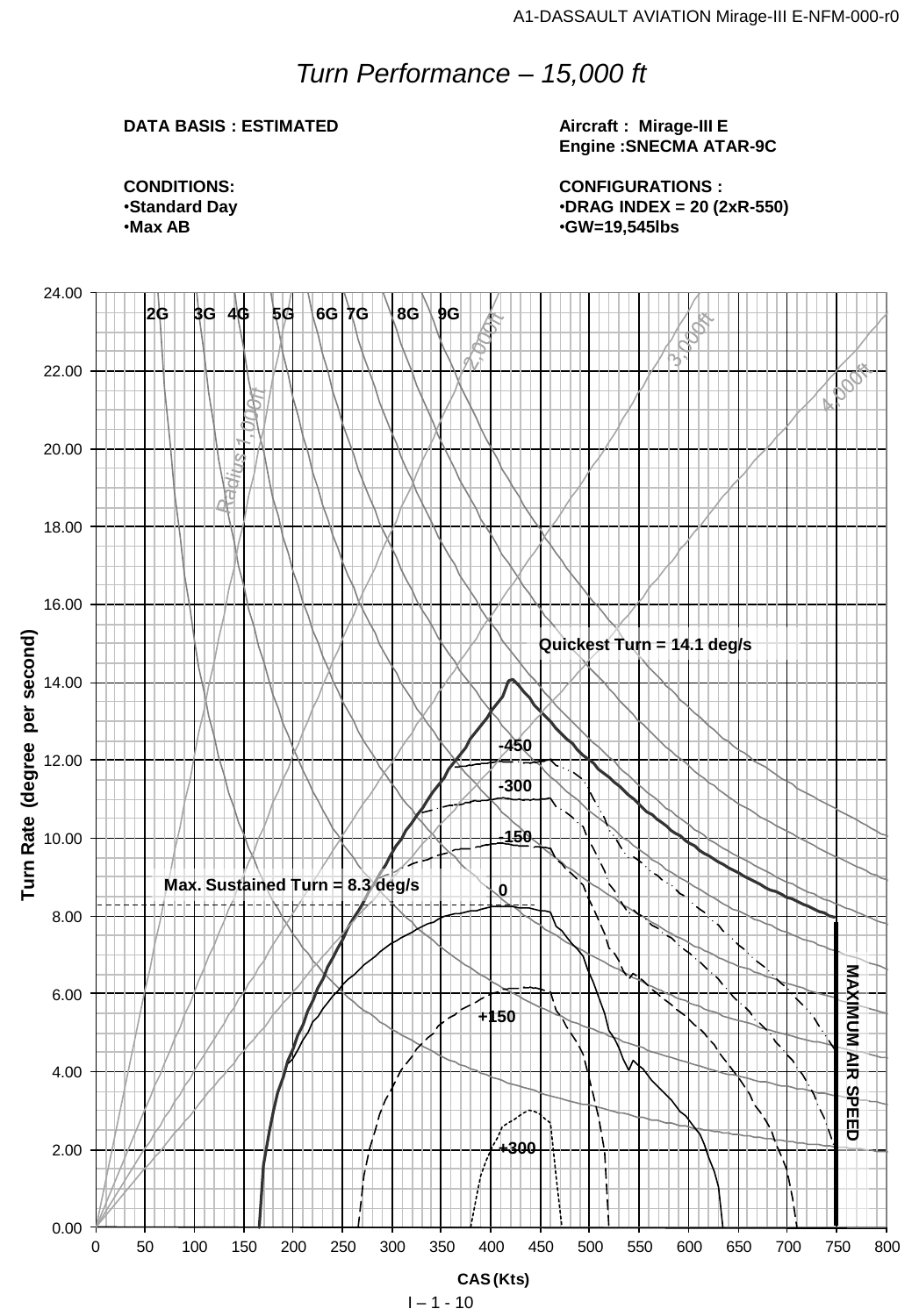## *Turn Performance – 20,000 ft*

#### **DATA BASIS : ESTIMATED**

**Aircraft : Mirage-III E Engine :SNECMA ATAR-9C**

**CONFIGURATIONS :** •**DRAG INDEX = 20 (2xR-550)** •**GW=19,545lbs**

**CONDITIONS:** •**Standard Day** •**Max AB**

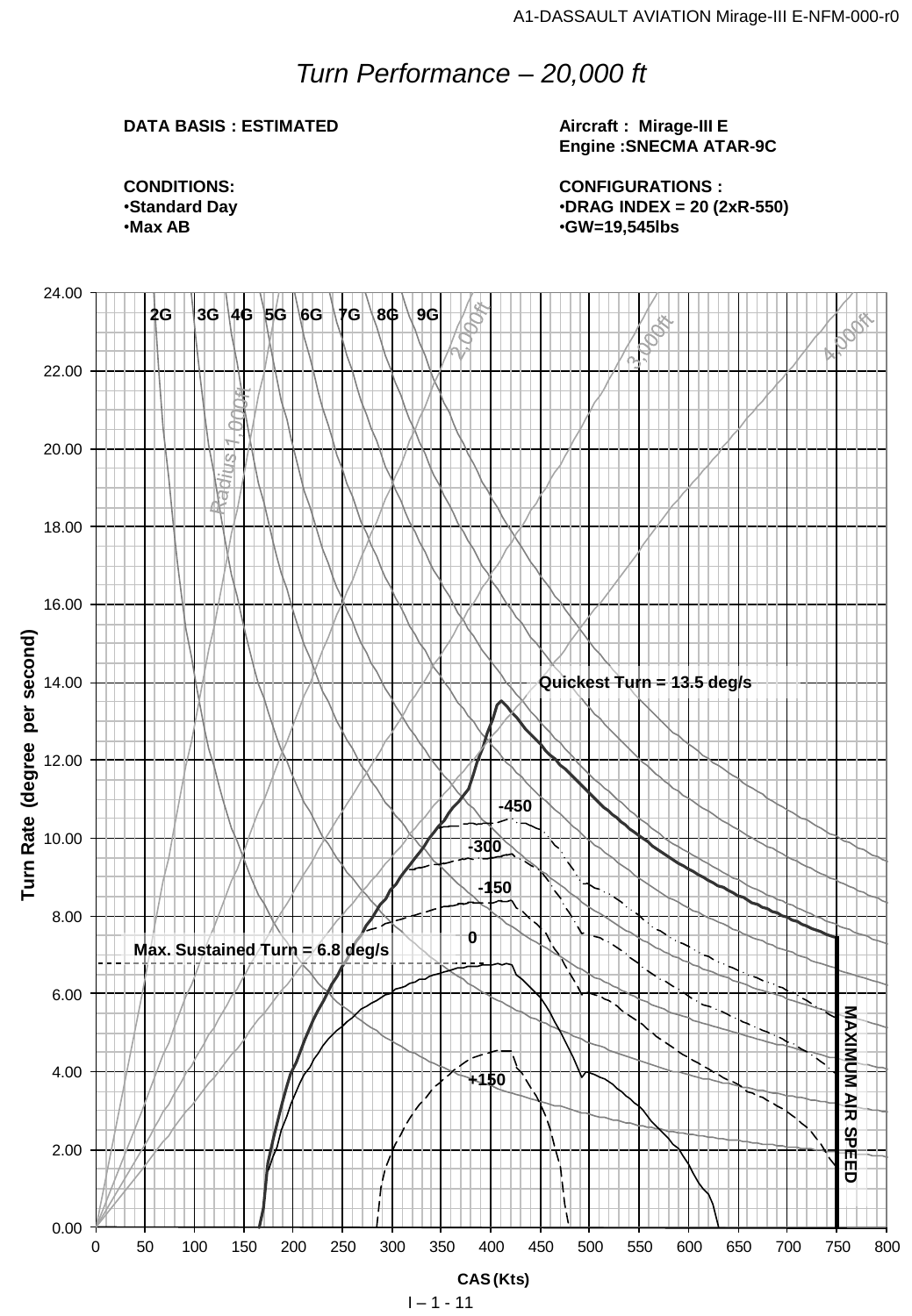## *Turn Performance – 25,000 ft*

#### **DATA BASIS : ESTIMATED**

**Aircraft : Mirage-III E Engine :SNECMA ATAR-9C**

**CONFIGURATIONS :** •**DRAG INDEX = 20 (2xR-550)** •**GW=19,545lbs**

**CONDITIONS:** •**Standard Day** •**Max AB**

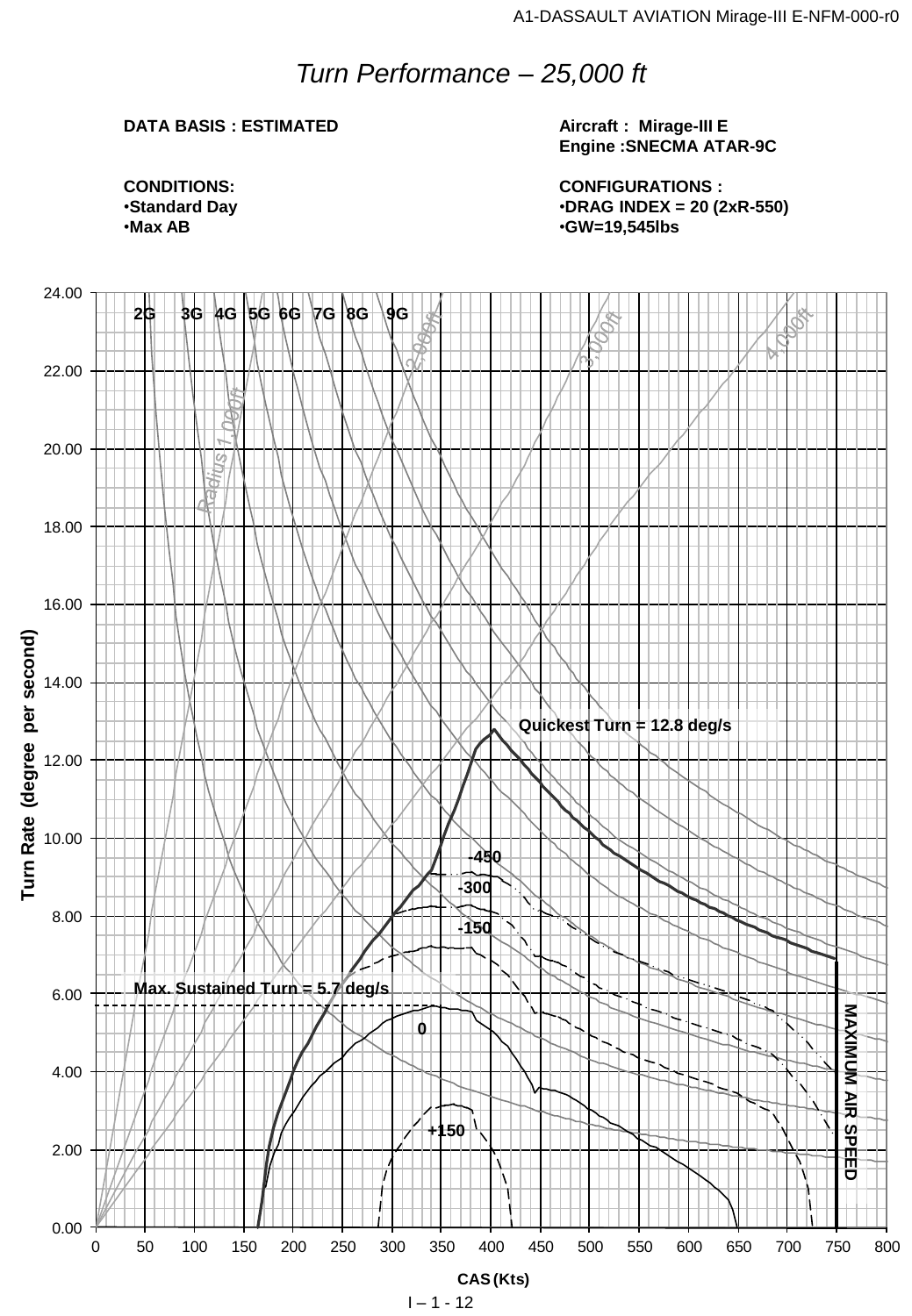## *Turn Performance – 30,000 ft*

#### **DATA BASIS : ESTIMATED**

**Aircraft : Mirage-III E Engine :SNECMA ATAR-9C**

**CONFIGURATIONS :** •**DRAG INDEX = 20 (2xR-550)** •**GW=19,545lbs**

**CONDITIONS:** •**Standard Day** •**Max AB**

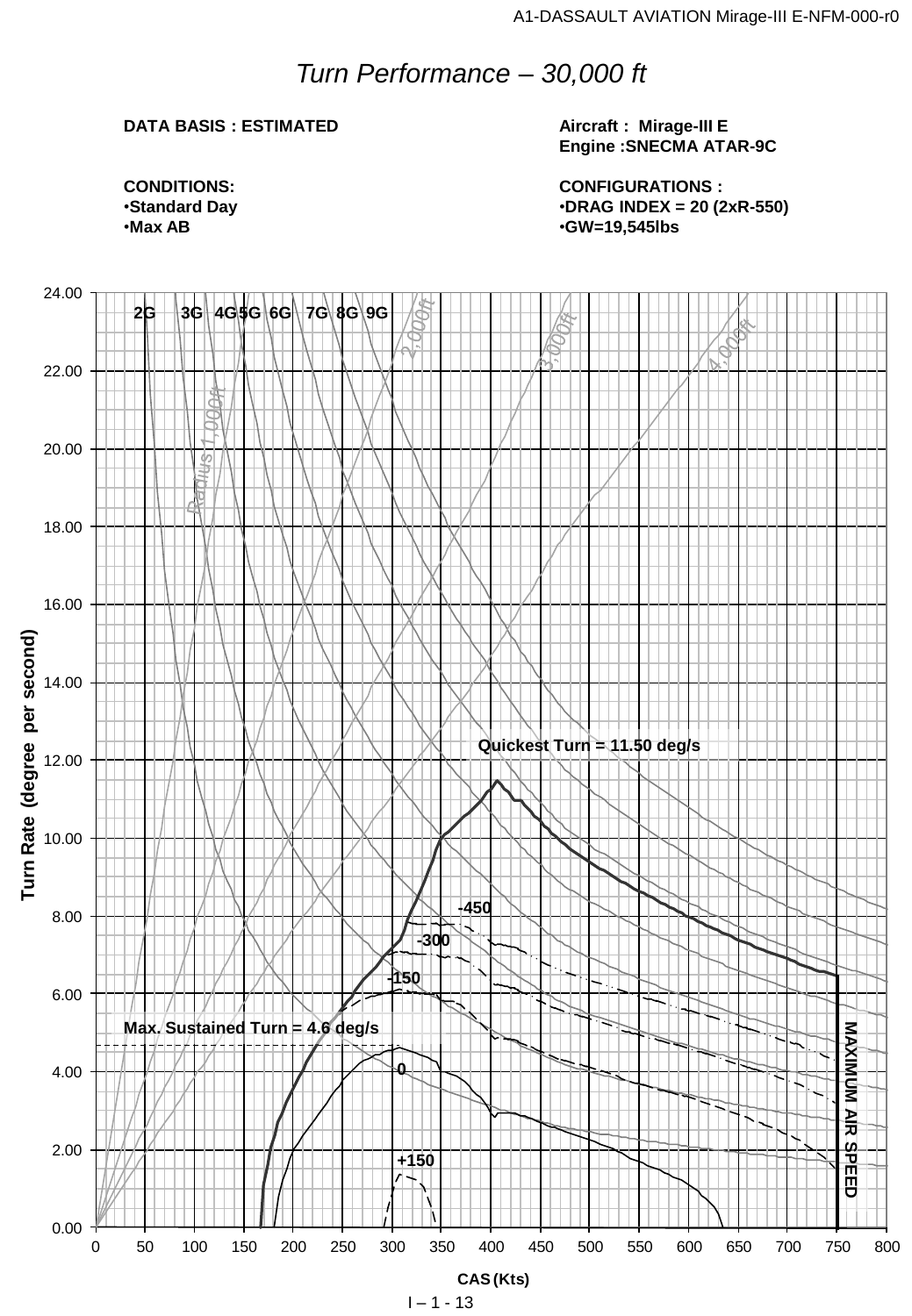## *Turn Performance – 35,000 ft*

#### **DATA BASIS : ESTIMATED**

**Aircraft : Mirage-III E Engine :SNECMA ATAR-9C**

**CONFIGURATIONS :** •**DRAG INDEX = 20 (2xR-550)** •**GW=19,545lbs**

**CONDITIONS:** •**Standard Day** •**Max AB**

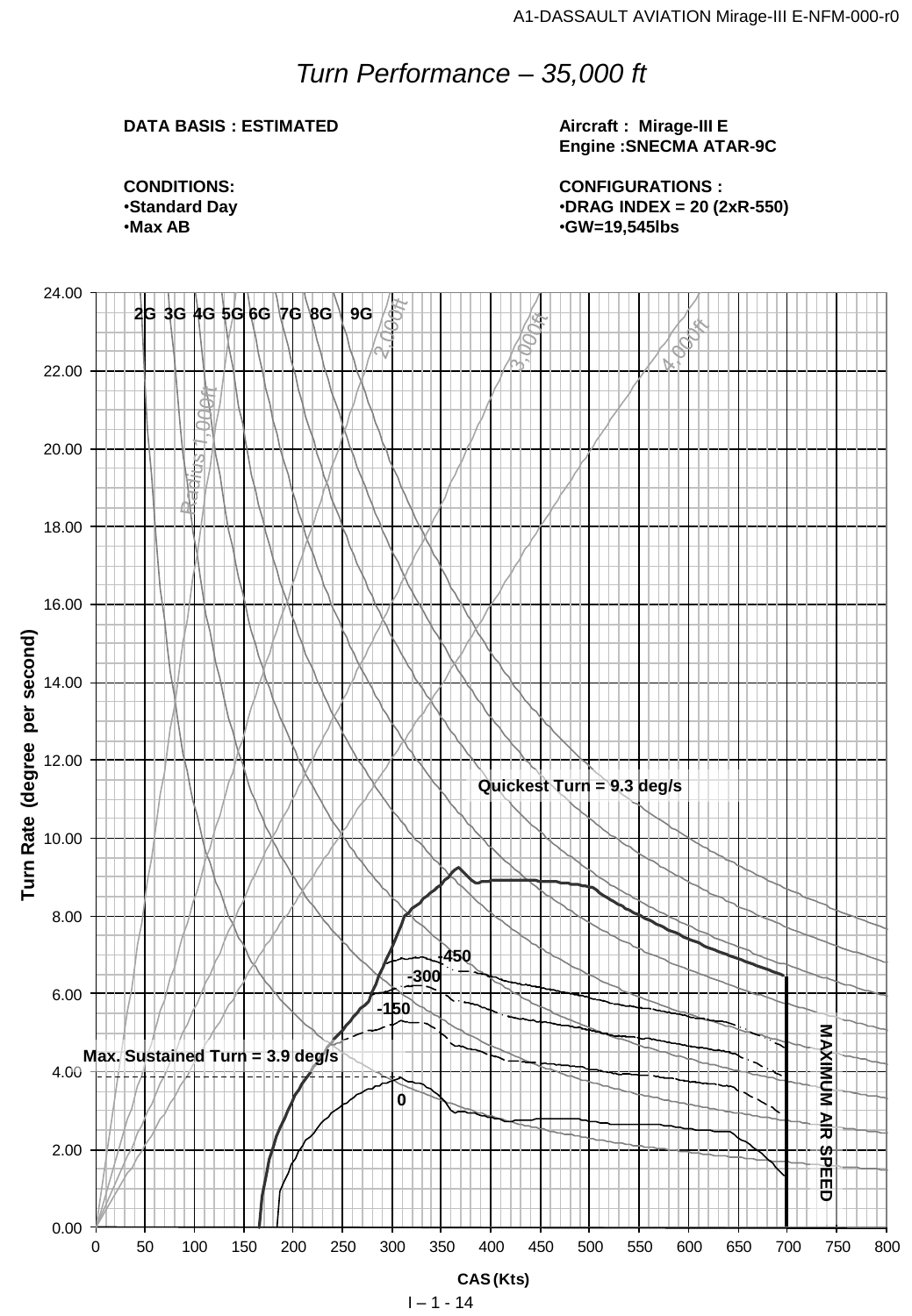# Climb Performance

**Aircraft : Mirage-III E Engine :SNECMA ATAR-9C**

**CONFIGURATIONS :** •**DRAG INDEX = 20 (2xR-550)** •**50% internal fuel** •**GW= 19,545 lbs / 8,850 Kg**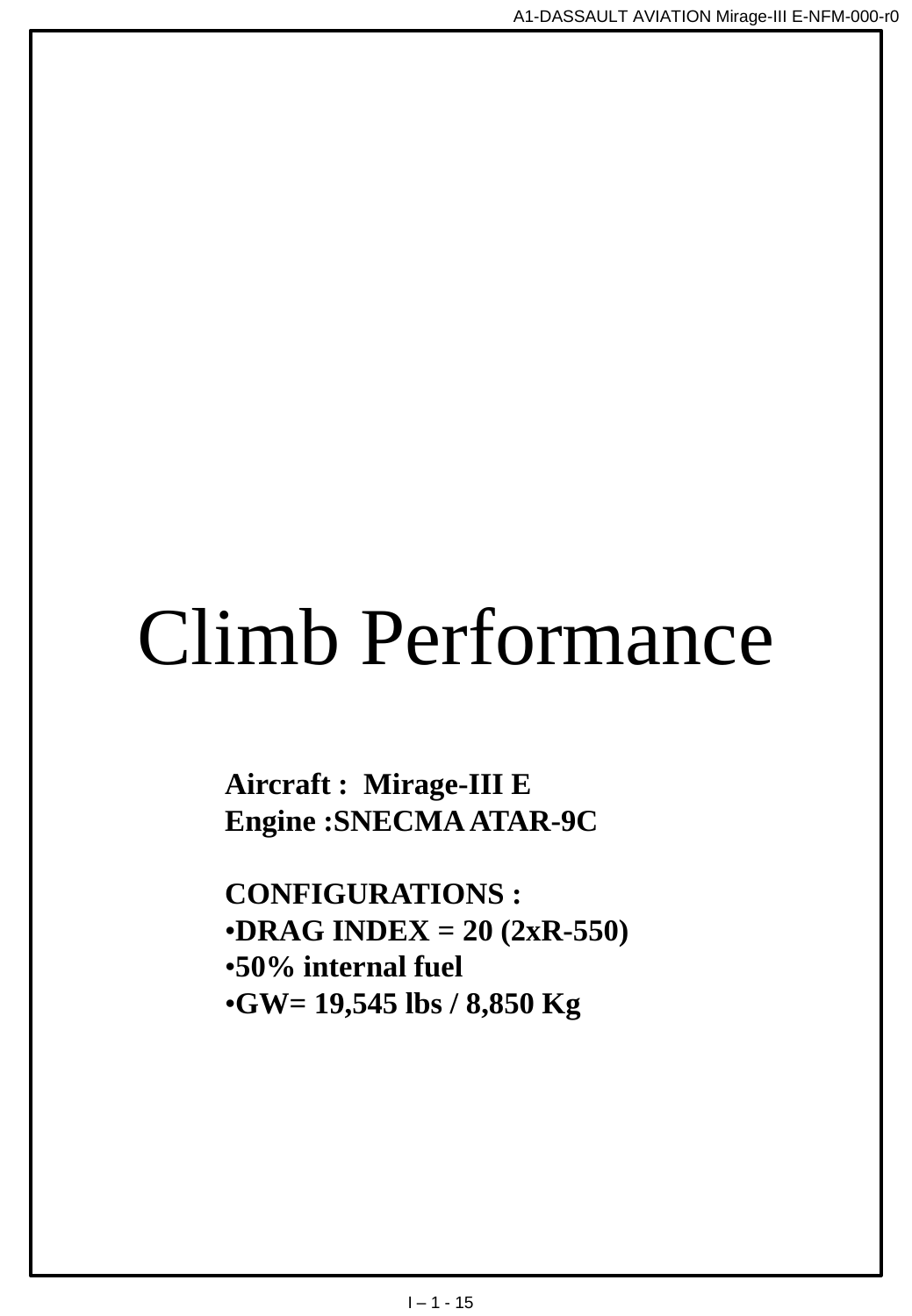#### **DATA BASIS : ESTIMATED**

**Aircraft : Mirage-III E Engine :SNECMA ATAR-9C**

**CONFIGURATIONS :** •**DRAG INDEX = 20 (2xR-550)** •**GW=19,545lbs**

#### **CONDITIONS:** •**Standard Day** •**Max AB**

#### **Instantaneous Constant Speed Climb Rate**

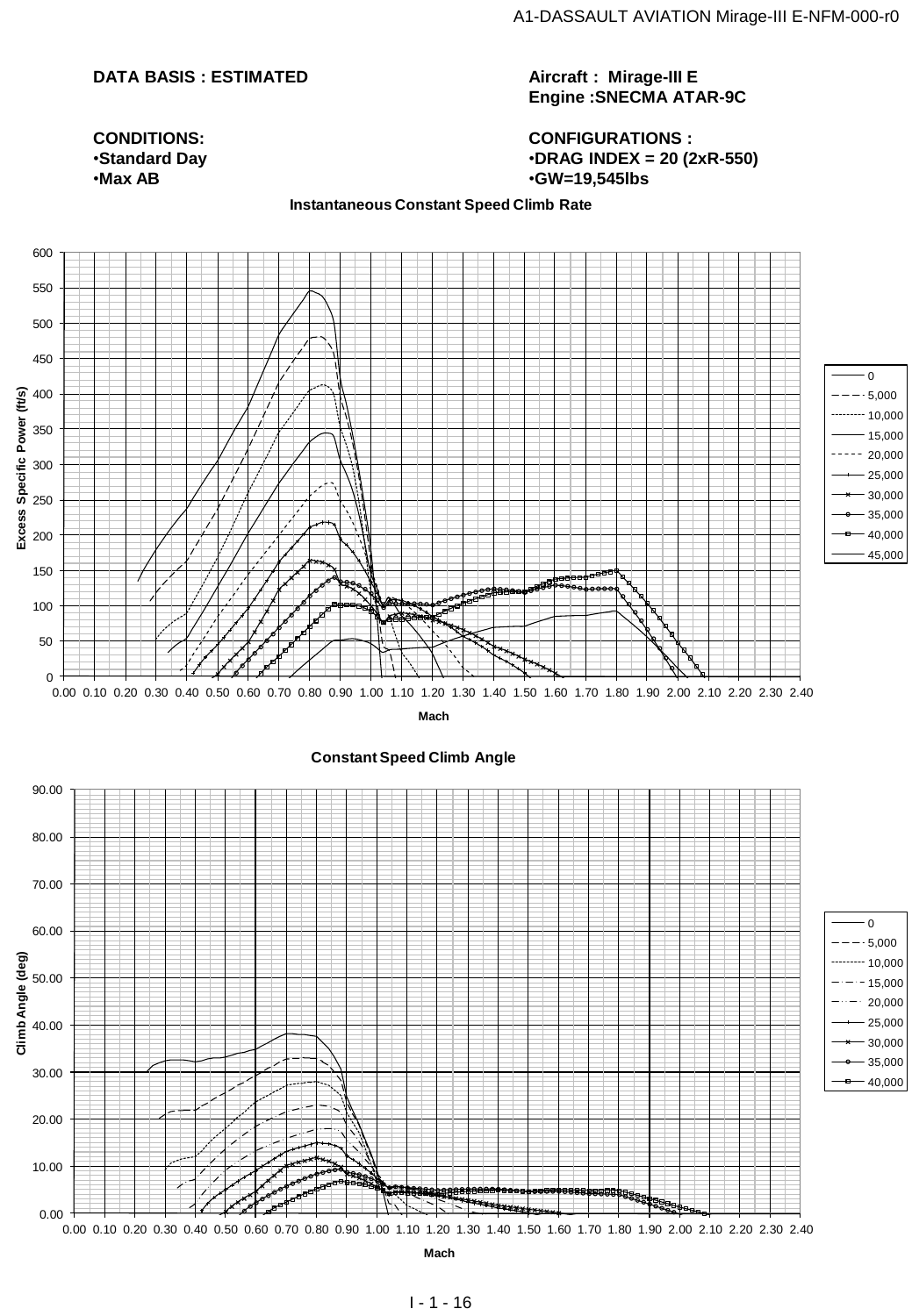#### **DATA BASIS : ESTIMATED**

**CONDITIONS:** •**Standard Day** •**MIL Power**

#### **Aircraft : Mirage-III E Engine :SNECMA ATAR-9C**

#### **CONFIGURATIONS :** •**DRAG INDEX = 20 (2xR-550)** •**GW=19,545lbs**

#### **Instantaneous Constant Speed Climb Rate**

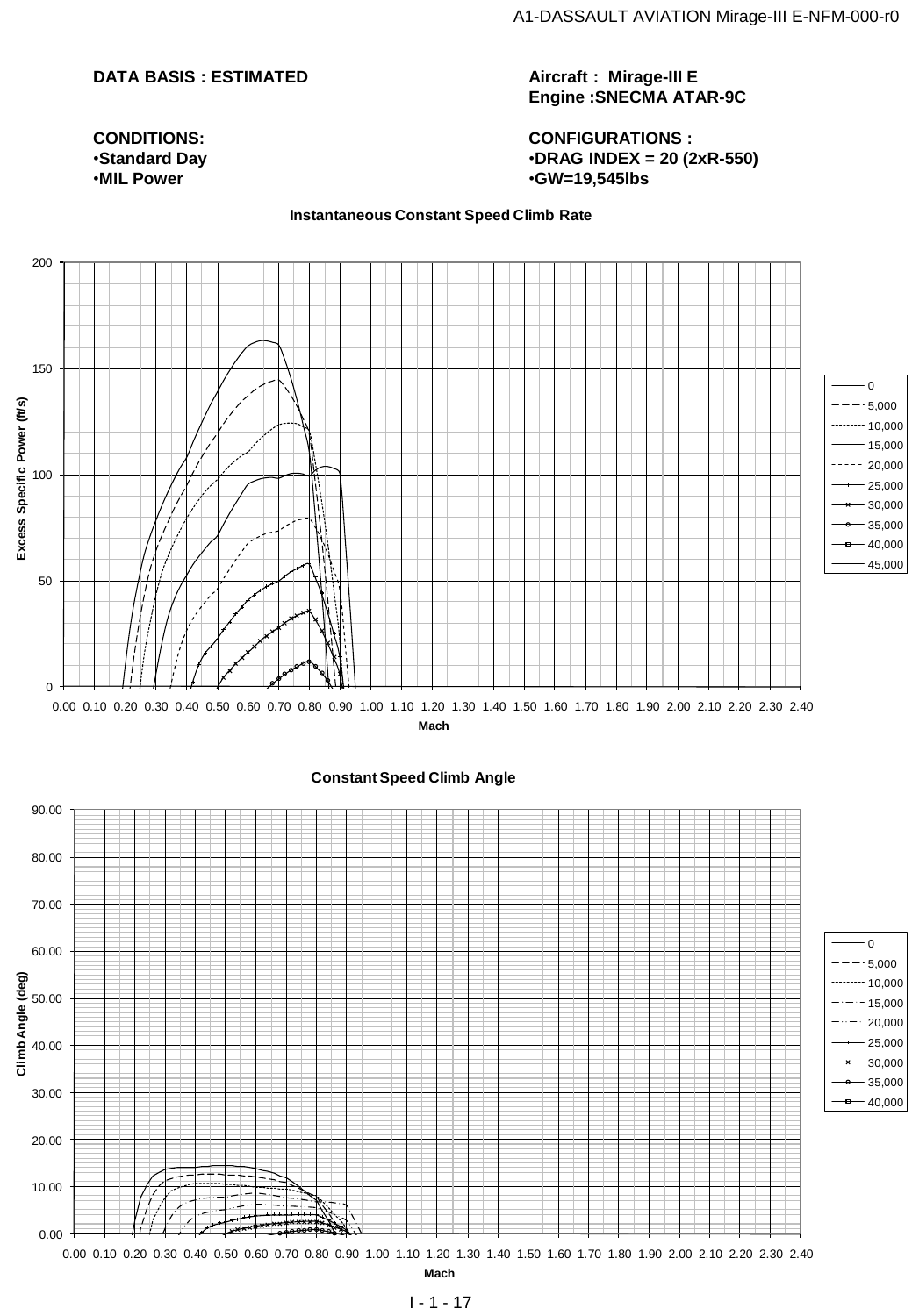## Acceleration Performances

**Aircraft : Mirage-III E Engine :SNECMA ATAR-9C**

**CONFIGURATIONS :** •**DRAG INDEX = 20 (2xR-550)** •**50% internal fuel** •**GW= 19,545 lbs / 8,850 Kg**